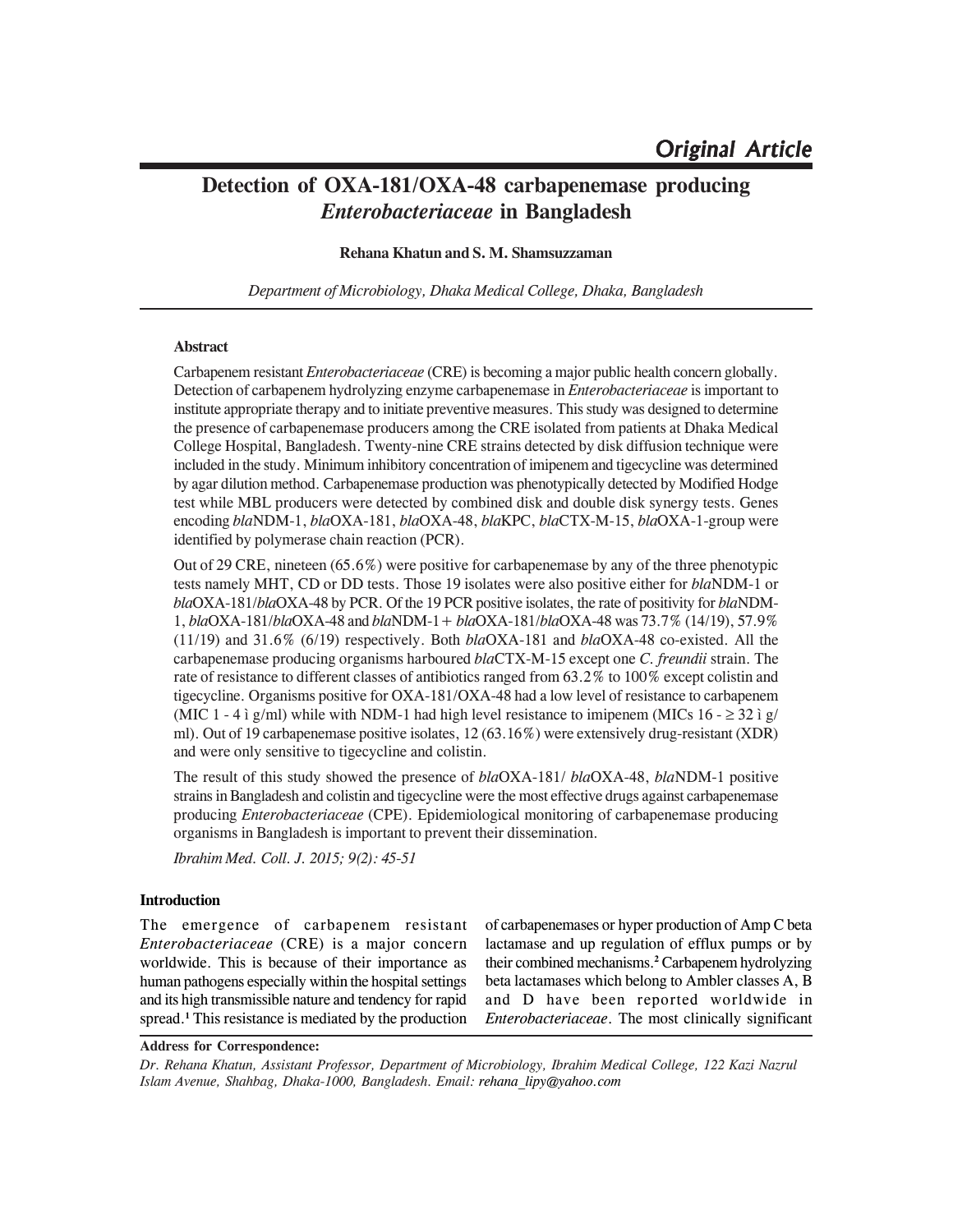ones are class A enzymes such as KPC-types, class B enzymes such as IMP, VIM and NDM-1 types and class D enzymes such as OXA-48 and OXA-181 types. The genes encoding them are located on mobile genetic elements, which allow them to spread.**2-4**

The class D, carbapenem hydrolyzing OXA-48 was first identified from a *Klebsiella pneumoniae* in Turkey.**<sup>3</sup>** These carbapenem hydrolyzing Class D âlactamases are unusual among carbapenemases for their weak hydrolysis of cephalosporins and their activity is not inhibited by EDTA or clavulanic acid, making them difficult to identify in the laboratory.**<sup>4</sup>** OXA-181, a variant of OXA-48, was initially reported in India but has been sporadically detected in the United Kingdom, Netherlands, France, New Zealand, Oman, Singapore and Russia.**4-8** In September 2012, CDC reported isolation of *bla*OXA-181positive *K. pneumoniae* in two patients from Bangladesh who were admitted to separate hospitals in Singapore within a short period of time.**<sup>7</sup>** But there are no reports of *bla*OXA-181 positive isolates in Bangladesh yet. This study was designed to determine the prevalence of carbapenemase encoding genes *bla*KPC, *bla*OXA-181, *bla*OXA-48 and *bla*NDM-1 among CRE at Dhaka Medical College Hospital. Efficacy of colistin and tigecycline against CRE albeit CPE isolates were also evaluated.

# **Material and Methods**

The present cross-sectional study was conducted in the Department of Microbiology of Dhaka Medical College, Dhaka, Bangladesh, during July 2010 to June 2011. The research protocol was approved by the Research Review Committee (RRC) and Ethical Review Committee (ERC) of Dhaka Medical College. Written consent was obtained from each patient or their legal guardian before collection of samples.

*Bacterial isolates and identification***:** Twenty-nine *Enterobacteriaceae* isolates resistant to carbapenem by disk diffusion technique were included in the study. The organisms were isolated from various clinical specimens. The specimens included wound swab, endotracheal aspirate, blood and urine. All the organisms were identified by Gram stain, colony morphology, hemolytic criteria, pigment production and standard biochemical tests.**<sup>9</sup>**

*Antimicrobial susceptibility test***:** Susceptibility to antimicrobial agents was performed by Kirby Bauer modified disk diffusion technique using Muller Hinton agar plates and zones of inhibition were interpreted according to CLSI guidelines.**<sup>10</sup>** Antibiotic discs such as ceftazidime (30  $\mu$ g), cefotaxime (30  $\mu$ g), ceftriaxone (30  $\mu$ g), aztreonam (30  $\mu$ g), amoxiclav (amoxicillin 20  $\mu$ g & clavulanic acid 10  $\mu$ g), ciprofloxacin (5  $\mu$ g), amikacin (30  $\mu$ g), gentamycin (10  $\mu$ g), azithromycin (15  $\mu$ g), piperacillin-tazobactam (100/10  $\mu$ g), tetracycline (30  $\mu$ g), imipenem (10  $\mu$ g), meropenem (10  $\mu$ g), tigecycline (15  $\mu$ g) and colistin (10  $\mu$ g) were used. Isolated organisms which were resistant to at least one agent in three or more antimicrobial classes were considered as multidrug-resistant (MDR) and organisms which were resistant to at least one agent in all but two or fewer antimicrobial classes were considered as extensively drug-resistant (XDR).**<sup>11</sup>**

*Dteremination of minimum inhibitory concentration***:** Minimal inhibitory concentrations (MICs) of imipenem and tigecycline were determined by agar dilution method and results were interpreted according to CLSI.**<sup>10</sup>**

*Tests for carbapenamase production***:** CRE were tested for carbapenemase production by Modified Hodge test (MHT), combined disk and double disk synergy tests. PCR was employed to detect specific genes.

*Modified Hodge Test (MHT)***:** A suspension of ATCC *Escherichia coli* 25922, equivalent to 0.5 MacFarland, was diluted 1:10 in sterile saline. This was inoculated on a Mueller Hinton agar plate, dried for 5 minutes and a disc of 10 ì g imipenem was placed in the centre of the agar plate. In a straight line, test organisms were streak from the edge of the disc, to the edge of the plate. The plates were incubated at 37<sup>°</sup> C overnight and were examined next day. They were checked for an enhanced growth around the test organism, at the intersection of the streak and for a zone of inhibition. The presence of an enhanced growth indicated carbapenemases production.**12,13**

*Combined disk test (CDT)***:** Two imipenem disks were placed on an inoculated Mueller-Hinton agar plate. One imipenem disk was supplemented with  $5 \mu$ l of 0.5 M EDTA and incubated at 37**<sup>0</sup>** C for 24 hours. An increased zone diameter of  $\geq 6$  mm around the disk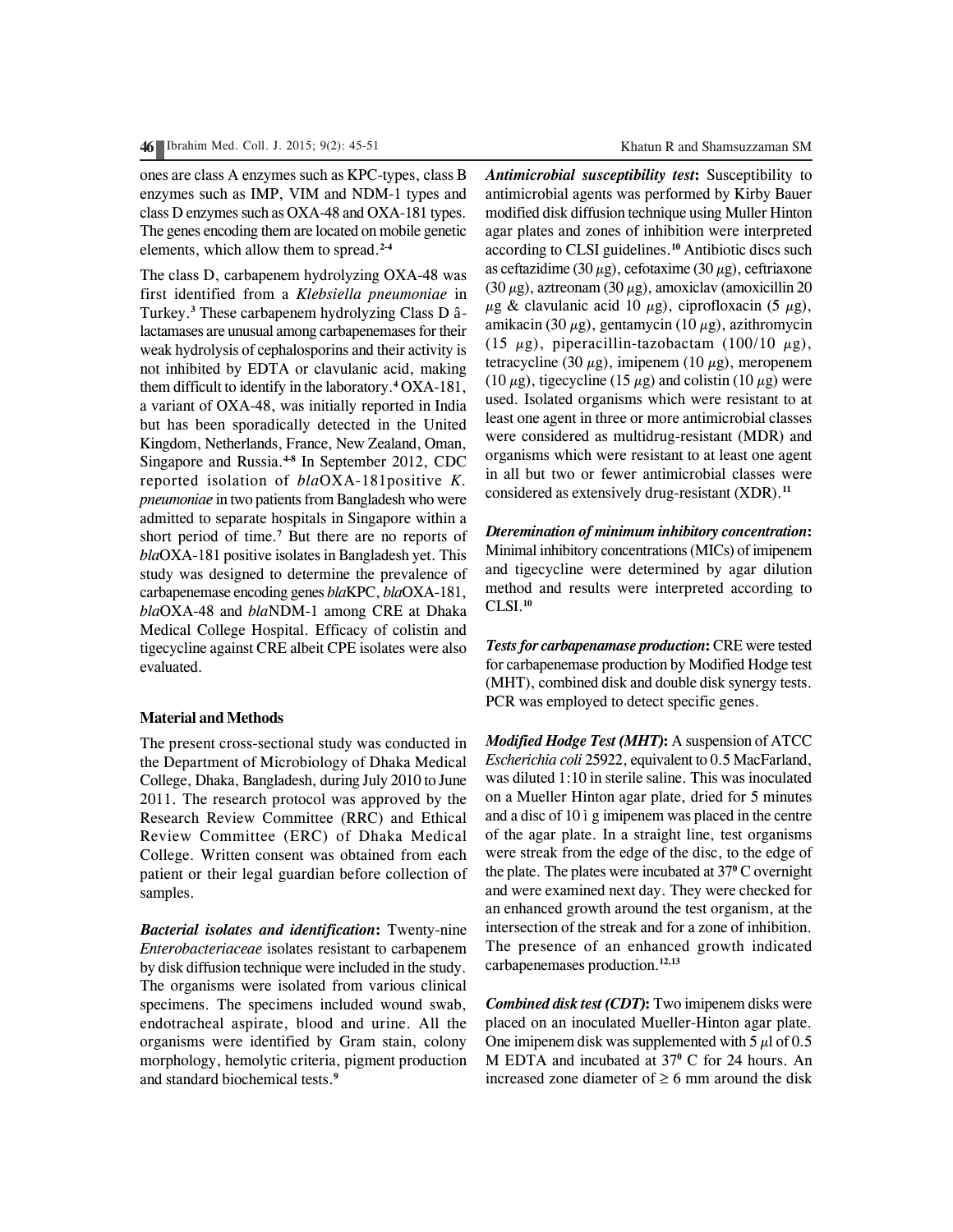containing imipenem supplemented with EDTA compared to the disk containing imipenem alone was interpreted as MBLs production.**<sup>14</sup>**

*Double-disk synergy test (DDST)***:** Imipenem disc (10  $\mu$ g) and a disk containing 20  $\mu$ l of Tris-EDTA (1.0 M Tris-HCL, 0.1 M EDTA, pHapproximately 8.0) and  $20 \mu$ l of 1:320 diluted 2-mercaptopropionic acid (MPA) were placed 10 mm apart in an inoculated Mueller-Hinton agar plate and incubated at 37**<sup>0</sup>** C for 24 hours. A clear extension of the edge of the inhibition zone of imipenem disk toward the Tris-EDTA-MPA disk was interpreted as MBLs production.**<sup>15</sup>**

*Molecular characterization of carbapenemase producers***:** The presence of *bla*NDM-1, *bla*KPC, *bla*OXA-181, and *bla*OXA-48 among CRE were detected by polymerase chain reaction (PCR). In addition, ESBL encoding gene *bla*CTX-M-15 and *bla*OXA-1group were also identified among the CRE by PCR. The primers used are shown in Table 1.**2,16- <sup>18</sup>** To prepare bacterial pellets, a loop full of bacterial colonies was inoculated into a Falcon tube containing trypticase soy broth. After incubation overnight at 37**<sup>0</sup>** C, the Falcon tubes were centrifuged at 4,000 g for 10 minutes, after which the supernatant was discarded. A small amount of sterile trypticase soy broth was added into the Falcon tubes with pellets

**Table-1:** *Primers used in this study.2,16-18*

| <b>Target gene</b> | Primer sequence $5' \rightarrow 3'$                          | Product<br>size(bp) |
|--------------------|--------------------------------------------------------------|---------------------|
| blaCTX-M-15        | F-CACACGTGGAATTTAGGGACT<br>R-GCCGTCTAAGGCGATAAACA            | 996                 |
|                    | blaOXA-1-group F-ACCAGATTCCAACTTTCAA<br>R-TCTTGGCTTTTATGCTTG | 996                 |
| $blaNDM-1$         | F-GGTTTGGCGATCTGGTTTTC<br>R-CGGAATGGCTCATCACGATC             | 621                 |
| blaOXA-48          | F-GCGTGGTTAAGGATGAACAC<br>R-CATCAAGTTCAACCCAACCG             | 438                 |
| blaKPC             | F-CGTCTAGTTCTGCTGTCTTG<br>R-CTTGTCATCCTTGTTAGGCG             | 798                 |
| $blaOXA-181$       | F-ATGCGTGTATTAGCCTTATCG<br>R-AACTACAAGCGCATCGAGCA            | 888                 |

and mixed evenly. Then an equal amount of bacterial suspension was placed into three 1.5 ml microcentrifuge tubes. The microcentrifuge tubes were then centrifuged at 4,000 g for 10 minutes and the supernatant was discarded. The microcentrifuge tubes containing bacterial pellets were kept at -20**<sup>0</sup>** C until DNA extraction. Bacterial DNA was extracted by boiling method.<sup>17</sup>Multiplex PCR was done for identification of *bla*NDM-1, *bla*OXA-48 and *bla*KPC. Multiplex PCR reaction cycle consisted of preheat at 94<sup>°</sup>C for 10 minutes followed by denaturation at 94°C for 30 seconds, annealing at 52°C for 40 seconds, extension at  $72^{\circ}$ C for 50 seconds with a final extension at  $72^{\circ}$ C for 5 minutes. In case of OXA-181, CTX-M-15, OXA-1-group, PCR reaction consisted of initial denaturation at  $95^{\circ}$ C for 10 minutes, then 35 cycles of denaturation at  $95^{\circ}$ C for one minute, annealing at  $55^{\circ}$ C for 45 seconds, extension at 72<sup>o</sup>C for one minute and final extension at 72<sup>o</sup>C for 10 minutes. The amplified DNA were loaded into a 1.5% agarose gel, electrophoresed at 100 volts for 35 minutes, stained with 1% ethidium bromide and visualized under UV light.

## **Result**

Of the 29 isolated CRE, 9 *Esch. coli*, 8 *Klebsiella pneumoniae*, 3 *Klebsiella oxytoca*, 7 *Citrobacter freundii* and 2 *Entrobacter aerogenes* were identified. Out of 29 CRE, nineteen (65.6%) were positive for carbapenemase by any of the three phenotypic tests namely MHT, CD or DD tests and were also positive either for blaNDM-1 or OXA-181/OXA-48 by PCR (Table 2). Of the 19 PCR positive isolates, the rate of positivity of *bla*NDM-1, *bla*OXA-181/*bla*OXA-48 and *bla*NDM-1+ *bla*OXA-181/*bla*OXA-48 was 73.7% (14/19), 57.9% (11/19) and 31.6% (6/19) respectively (Table 2). All the organisms having blaOXA-181 also contained blaOXA-48. None of the isolate was positive for *bla*KPC. All the carbapenemase producing organisms had co-existing *bla*CTX-M-15 gene except in one *C. freundii* strain. OXA-1 group gene was detected in 47.4% isolates and it co-existed with blaCTX-M-15 gene. Table 3 shows the rate of positivity of CDT, DDST and MHT of 14 NDM-1 and 11 blaOXA-181/blaOXA-48 positive isolates. The rate of positivity for NDM-1 positive isolates was highest by CDT (78.6%) followed by DDST (64.3%) and MHT (35.7%).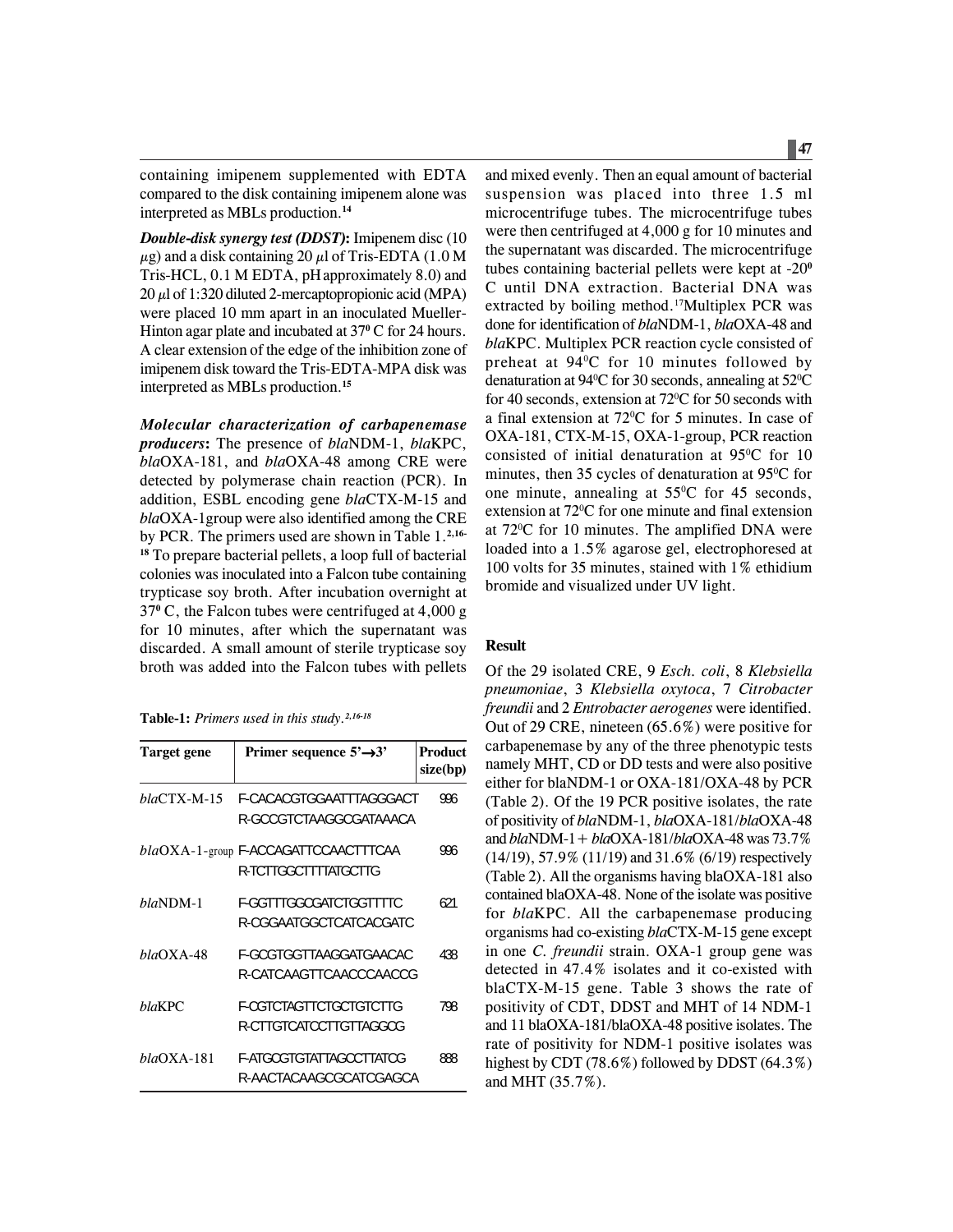**48** Ibrahim Med. Coll. J. 2015; 9(2): 45-51 Khatun R and Shamsuzzaman SM

| <b>Isolates</b> | MIC $(\mu g/ml)$ |                      | <b>CDT</b>               | <b>DDST</b>              | <b>MHT</b>               | Gene                     |                          |                          |                              |                   |                          |
|-----------------|------------------|----------------------|--------------------------|--------------------------|--------------------------|--------------------------|--------------------------|--------------------------|------------------------------|-------------------|--------------------------|
|                 |                  | Imipenem Tigecycline |                          |                          |                          | NDM-1                    | OXA-181                  | 0XA-48                   | KPC                          | CTX-M-15          | OXA-1-GRP                |
| Esch. coli      | >32              | 0.5                  | $^{+}$                   |                          | $^{+}$                   | $+$                      | $^{+}$                   | $^{+}$                   | $\overline{\phantom{a}}$     | $^{+}$            | $^{+}$                   |
| Esch. coli      | 16               | 1                    | $^{+}$                   | $+$                      | $\overline{\phantom{a}}$ | $+$                      | $\overline{\phantom{a}}$ |                          | $\overline{\phantom{a}}$     | $^{+}$            | $+$                      |
| Esch. coli      | 8                | $\overline{2}$       | $^{+}$                   | $\overline{\phantom{a}}$ | $\overline{\phantom{a}}$ | $^{+}$                   | $\qquad \qquad -$        | $\overline{\phantom{a}}$ | $\overline{\phantom{a}}$     | $^{+}$            | $\overline{\phantom{a}}$ |
| Esch. coli      | 16               | $\mathbf{2}$         | $\overline{\phantom{a}}$ | $+$                      | $\overline{\phantom{a}}$ | $^{+}$                   | $+$                      | $+$                      | $\overline{\phantom{a}}$     | $^{+}$            | $+$                      |
| Esch. coli      | $\overline{2}$   | 1                    | $\overline{\phantom{a}}$ | $\overline{\phantom{a}}$ | $+$                      | $\overline{\phantom{0}}$ | $+$                      | $+$                      | $\overline{\phantom{a}}$     | $^{+}$            |                          |
| K. pneaumoniae  | 8                | $\overline{2}$       | $^{+}$                   | $+$                      | $\overline{\phantom{a}}$ | $+$                      | $\qquad \qquad -$        |                          | $\overline{\phantom{a}}$     | $^{+}$            |                          |
| K. pneaumoniae  | >32              | 8                    | $^{+}$                   | $\qquad \qquad -$        | $\overline{\phantom{a}}$ | $^{+}$                   | $^{+}$                   | $+$                      | $\qquad \qquad \blacksquare$ | $^{+}$            | $+$                      |
| K. pneaumoniae  | $\overline{4}$   | $\mathbf{1}$         | $\overline{\phantom{a}}$ | $\overline{\phantom{a}}$ | $^{+}$                   | $\overline{\phantom{a}}$ | $^{+}$                   | $^{+}$                   | $\overline{\phantom{a}}$     | $^{+}$            | $\overline{\phantom{0}}$ |
| K. pneaumoniae  | 16               | $\overline{2}$       | $^{+}$                   | $+$                      | $\overline{\phantom{a}}$ | $+$                      | $\qquad \qquad -$        |                          | $\overline{\phantom{a}}$     | $^{+}$            | $+$                      |
| K .pneaumoniae  | 16               | 0.5                  | $\overline{\phantom{a}}$ | $+$                      | $^{+}$                   | $^{+}$                   | $+$                      | $+$                      | $\overline{\phantom{a}}$     | $+$               | $^{+}$                   |
| K. oxytoca      | 16               | $\mathbf{1}$         | $^{+}$                   | $^{+}$                   | $\overline{\phantom{a}}$ | $+$                      | $\qquad \qquad -$        |                          |                              | $^{+}$            |                          |
| K. oxytoca      | >32              | $\mathbf{1}$         | $^{+}$                   | $\overline{\phantom{a}}$ | $+$                      | $+$                      | $+$                      | $+$                      | $\overline{\phantom{a}}$     | $^{+}$            | $+$                      |
| C. freundii     | 16               | 0.5                  | $^{+}$                   | $+$                      | $\overline{\phantom{a}}$ | $+$                      | $\overline{\phantom{a}}$ |                          | $\overline{\phantom{0}}$     | $^{+}$            |                          |
| C. freundii     | $\overline{2}$   | $\mathbf{1}$         |                          | $\overline{\phantom{a}}$ | $^{+}$                   | $\overline{a}$           | $+$                      | $^{+}$                   | $\qquad \qquad -$            | $^{+}$            |                          |
| C. freundii     | $\overline{4}$   | 0.5                  | $^{+}$                   | $+$                      | $\overline{\phantom{a}}$ | $^{+}$                   | $\overline{\phantom{a}}$ | $\overline{\phantom{a}}$ | $\overline{\phantom{a}}$     | $\qquad \qquad -$ |                          |
| C. freundii     | 1                | 1                    | $\overline{\phantom{a}}$ | $\overline{\phantom{a}}$ | $+$                      | $\overline{\phantom{0}}$ | $+$                      | $+$                      | $\overline{\phantom{a}}$     | $^{+}$            | $+$                      |
| C. freundii     | >32              | $\mathbf{2}$         | $\overline{a}$           | $+$                      | $^{+}$                   | $+$                      | $+$                      | $+$                      | $\overline{\phantom{a}}$     | $^{+}$            |                          |
| E. aerogenes    | 8                | 0.5                  | $^{+}$                   | $\overline{\phantom{a}}$ | $^{+}$                   | $^{+}$                   | $\bar{\phantom{a}}$      |                          |                              | $^{+}$            | $+$                      |
| E. aerogenes    | $\sqrt{2}$       | $\mathbf{1}$         |                          |                          | $^{+}$                   |                          | $+$                      | $+$                      | $\overline{a}$               | $^{+}$            |                          |
| Total           |                  |                      | 11<br>(57.9)             | 09<br>$(47.4)$ $(52.6)$  | 10                       | 14<br>(73.7)             | 11<br>(57.9)             | 11<br>(57.9)             | $\Omega$                     | 18<br>(94.7)      | 09<br>(47.4)             |

**Table-2:** *Results of phenotypic tests for detection of carbapenemase and distribution of blaNDM-1, blaOXA-181, blaOXA-48 and ESBL genes among the CRE*

*MIC range of imipenem: Sensitive* ≤ *1 µg/ml, Intermediate 2 µg/ml, Resistant* ≥ *4µg/ml; MIC range tigecycline: Susceptible* <sup>≤</sup> *2 µg/ml, Intermediate resistant 4 µg/ml, Resistant* ≥ *8 µg/ml; NDN-1+ OXA181/OXA48 positive 6/19 (31.6%); 3 strains with intermediate imipenem MIC were positive by MHT and OXA 48 and OXA 181; One C. freundi sensitive to imipenem by MIC was found positive by MHT OXA 181, OXA 48 and CTX m genes. Figure within parenthesis indicate %.*

**Table-3:** *Comparison of phenotypic tests with blaNDM-1 and blaOXA-181/blaOXA-48 positive Enterobacteriaceae*

| Genes                                    | <b>Number</b> | Positive by        |                                         |                      |  |  |  |
|------------------------------------------|---------------|--------------------|-----------------------------------------|----------------------|--|--|--|
|                                          |               | <b>CDT</b><br>N(%) | <b>DDST</b><br>N(%)                     | <b>MHT</b><br>$(\%)$ |  |  |  |
| blaNDM-1<br>positive                     | 14            | 11 (78.6)          | 09(64.3)                                | 05(35.7)             |  |  |  |
| $blaOXA-181/$<br>$blaOXA-48$<br>positive | 11            |                    | $03^a (27.3)$ $03^a (27.3)$ $09 (81.8)$ |                      |  |  |  |

Note: *a= 3 isolates positive by CDT and DDST for MBL wetre also positive for NDM-1.*

The rate of resistance to different classes of antibiotics ranged from 63.2% to 100% except colistin and tigecycline (Table 4). All 19 isolates were sensitive to colistin. The rate of resistance to tigecycline and tetracycline was 5.3% and 63.2% respectively. Organism positive for OXA-181/OXA-48 had a low level of resistance to imipenem (MIC 1 - 4 ì g/ml) while NDM-1 positive organisms had high level resistance to imipenem (MICs  $16 - \geq 32$  ì g/ml (Table 2). MIC of tigecycline ranged from 2-0.5 ì g/ml except one had MIC 8 ì g/ml (Table 2). Out of 19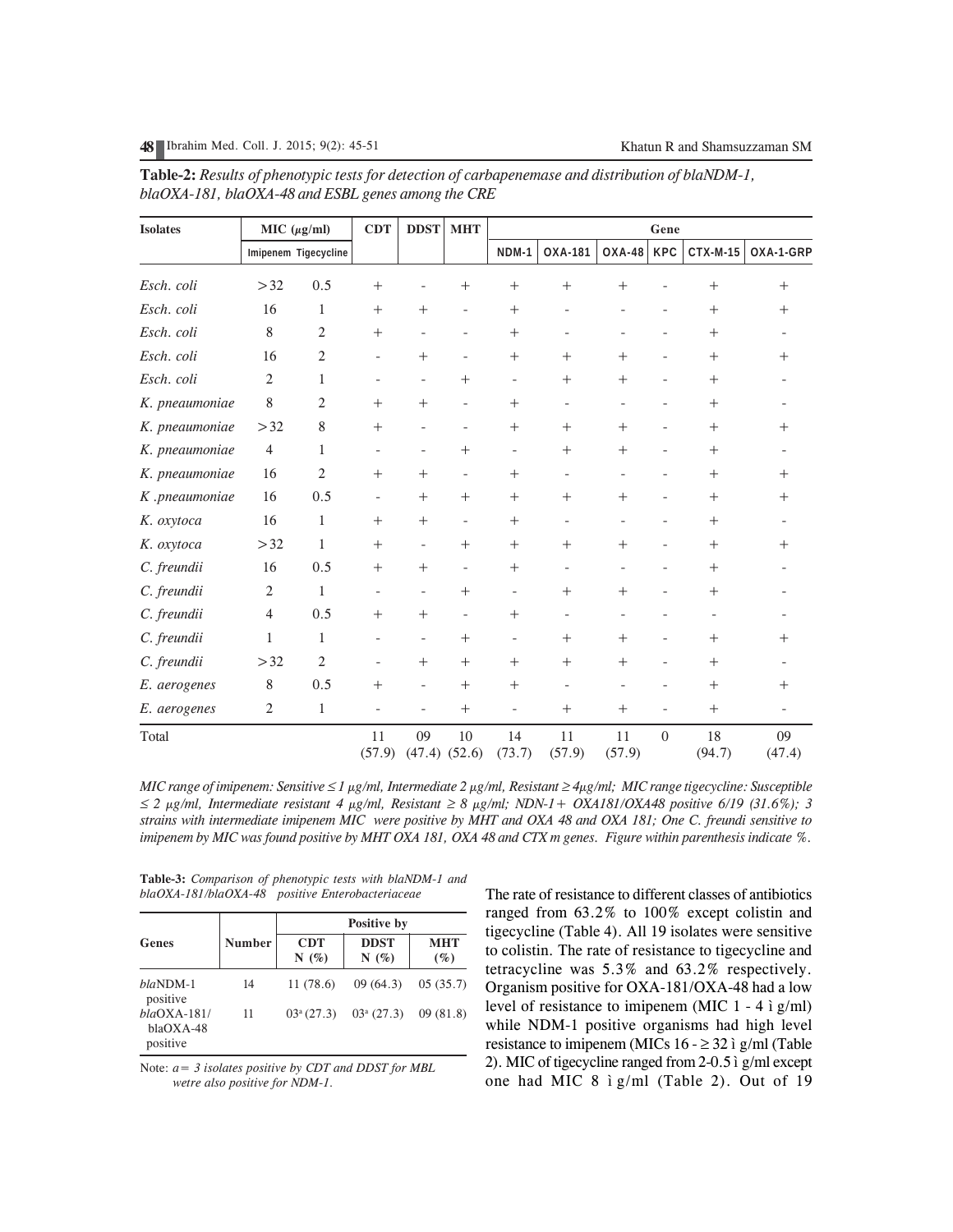| <b>Antimicrobial</b><br>agents | Esch. Coli<br>$(n=5)$<br>$N(\%)$ | Klebsialla spp.<br>$(n=7)$<br>$N(\%)$ | C. freundii<br>$(n=5)$<br>$N(\%)$ | E. aerogenes<br>$(n=2)$<br>$N(\%)$ | <b>Total</b><br><b>Enterobacteri</b><br>aceae $(n=19)$ |
|--------------------------------|----------------------------------|---------------------------------------|-----------------------------------|------------------------------------|--------------------------------------------------------|
| Colistin                       | 0(0.00)                          | 0(0.00)                               | 0(0.00)                           | 0(0.00)                            | $\Omega$                                               |
| Tigecycline                    | 0(0.00)                          | 1(14.29)                              | 0(0.00)                           | 0(0.00)                            | 1(5.3)                                                 |
| Tetracycline                   | 3(60.00)                         | 5(71.43)                              | 3(60.00)                          | 1(50.00)                           | 12(63.2)                                               |
| Amoxiclay                      | 5(100.00)                        | 7(100.00)                             | 5(100.00)                         | 2(100.00)                          | 19(100)                                                |
| Tazobactam + Piperacillin      | 4(80.00)                         | 6(85.71)                              | 5(100.00)                         | 1(50.00)                           | 16(84.2)                                               |
| Aztreonam                      | 4(80.00)                         | 6(85.71)                              | 5(100.00)                         | 2(100.00)                          | 17(89.5)                                               |
| Cephalosporins                 | 5(100.00)                        | 7(100.00)                             | 5(100.00)                         | 2(100.00)                          | 19(100)                                                |
| Gentamicin                     | 5(100.00)                        | 7(100.00)                             | 5(100.00)                         | 2(100.00)                          | 19(100)                                                |
| Amikacin                       | 5(100.00)                        | 6(85.71)                              | 4(80.00)                          | 2(100.00)                          | 17(89.5)                                               |
| Ciprofloxacin                  | 4(80.00)                         | 7(100.00)                             | 4(80.00)                          | 2(100.00)                          | 17(89.5)                                               |

**Table-4:** *Resistance pattern of CPE to different classes of antibiotics by disc diffusion method*

Note: *1. Cepholosporins : Ceftriazone, Ceftazidime, Cefotaxime*

 *2. Klebsialla spp.: K. pneumoniae (5), K. oxytoca (2).*

carbapenemase positive isolates, 12 (63.16%) were extensively drug-resistant (XDR) and were only sensitive to tigecycline and colistin.

# **Discussion**

Generally, OXA-48 carbapenemase and its variants hydrolyze penicillins more effectively, but it is less in can of carbapenems. They show very weak activity against extended spectrum cephalosporins such as ceftazidime and aztreonam. Hence, the *bla*OXA-48 producers' exhibit reduced susceptibility to carbapenems. Their MIC of carbapenems may remain in the susceptible range and their activity is not inhibited by EDTA or clavulanic acid, thus making them difficult to identify in the laboratory.**4,19-22**But the level of resistance to carbapenems is usually higher when ESBL and permeability defects are associated.**<sup>19</sup>** In such infections, treatment with carbapenems results in adverse outcomes. Their detection is therefore crucial for appropriate therapy and to initiate preventive measures.**2,23**

OXA-181 is a close relative of OXA-48 from which it differs by 4 amino acids.**<sup>24</sup>** *bla*OXA-181 positive *K. pneumonia* infections were first described in India but imported cases have since been described in Oman, Netherlands and New Zealand.**6,7,20** There are no reports of *bla*OXA-181 positive isolates in Bangladesh. However, this country borders India, which is a source

of *bla*OXA-181 positive *Enterobacteriaceae*. These cases highlight potential problems that may arise from the rapidly increasing practice of traveling across international borders to obtain health care. The present study is the first report of the presence of *bla*OXA-181/*bla*OXA-48 genes in *Enterobacteriaceae* in Bangladesh. In this study, eleven OXA-181/OXA-48 producing organisms were isolated. Out of 11 OXA-181/OXA-48 producing organisms 6 were co-harbored with NDM-1 producing gene and showed high level of resistance to imipenem, 5 isolates which harbored only OXA-181/OXA-48 producing genes showed low level of resistance which correlates with one study where it was shown that co-producing NDM-1 and OXA-181 was fully resistant to carbapenem whereas all OXA-181 producing isolates showed an apparent susceptibility to carbapenem.**<sup>5</sup>** This study evaluated the presence of ESBL encoding genes in CPE. All the CPE harbored ESBL producing gene *bla*CTX-M-15 except one *C. freundii* and nine isolates had *bla*OXA-1-group gene.

In the present study, regarding MIC of tigecycline it was observed that among 29 CRE, 28 (96.55%) isolates were susceptible to tigecycline (MICs  $0.5 \mu g/ml - 2$ µg/ml), one *Klebsiella pneumoniae* isolate showed resistance to tigecycline with MIC of  $8 \mu g/ml$  (Table-2). In a previous study from India reported 95.2% MBL producing *Enterobacteriaceae* as susceptible to tigecycline.**<sup>25</sup>**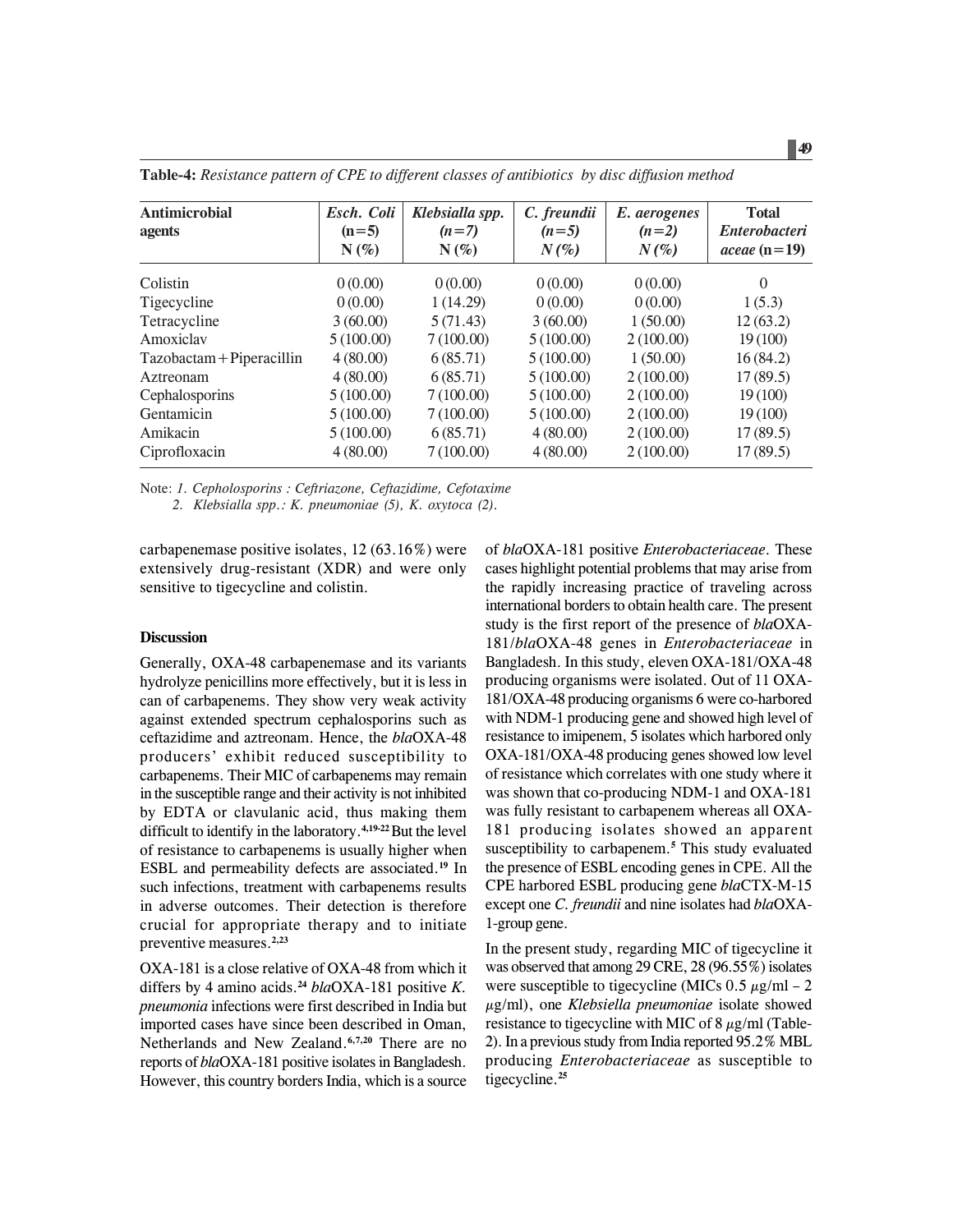**50** Ibrahim Med. Coll. J. 2015; 9(2): 45-51 Khatun R and Shamsuzzaman SM

In the present study, CDT was found to be the most sensitive test in detecting carbapenemase producing organisms compared to DDST and MHT. It was reported that, sensitivity of MHT was low for NDM-1 producers (50%) but was increased to 85.7% by adding  $ZnSO_4$  (100  $\mu$ g/ml) in the culture medium.<sup>26</sup> The effect of Zinc might be multiple such as, it acts by increasing stability of the enzyme or/and by modifying porin expression.**<sup>27</sup>** But in the present study, MHT detected 81.82% OXA-181/OXA-48 producers. It appears that MHT is suitable for OXA-181/OXA-48 producers but not for NDM-1. No phenotypic method is adequate to detect carbapenemase producers. It may be concluded that multiple phenotypic methods and PCR could be the most reliable and acceptable approach for early and accurate identification of carbapenemase producers.

The findings of the current study indicate that *bla*OXA-181/*bla*OXA-48 is an emerging cause of carbapenem resistance in *Enterobacteriaceae* in Bangladesh in addition to *bla*NDM-1. The carbapenemase encoding genes are often harbored along with other resistance genes, resulting into multidrug resistance. Colistin was found as the most effective drug against CPE. But its clinical application is difficult because of its neurotoxicity and nephrotoxicity. Tigecycline having less adverse effects was found to be a highly effective drug against CPE. In conclusion, the study highlights the dissemination of carbapenemase producers, especially NDM-1 and OXA-181/OXA-48 producers in Bangladesh. Most of the carbapenemase producers co-harbored ESBL encoding gene CTX-M-15. Rigorous screening for carbapenemase producers and ESBL producing organisms is warranted for early diagnosis, effective management and prevention of its spread in the hospitals and in community.

## **References**

- 1. Balm ND, Ngan G, Jureen R, Lin TP, Teo WP. OXA-181-producing *Klebsiella pneumoniae* establishing in Singapore. *BMC Infect Dis* 2013; **13**: 58.
- 2. Shanthi M, Sekar UMA, Arunagiri K, Bramhne HG. OXA-181 Beta Lactamase is not a Major Mediator of Carbapenem Resistance in Enterobacteriaceae. *Journal of Clinical and Diagnostic Research* 2013; l-**7**(9): 1986- 1988.
- 3. Carrer A, Poirel L, Erakey H, Cagatay AA, Badur S, Nordmann P. Spread of OXA-48 positive carbapenem resistant *Klebsiella pneumonia* isolates in Istanbul,

Turkey. *Antimicrob Agents Chemother* 2008; **52**(8): 2950-54.

- 4. Poirel L, Potron A, Nordmann P. OXA-48-like carbapenemases: the phantom menace, *J Antimicrob Chemother* 2012; **67**(7): 1597-1606.
- 5. Dortet L, Poirel L, Al Yaqoubi F, Nordmann P. NDM-1, OXA-48 and OXA-181 carbapenemase-producing *Enterobacteriaceae* in Sultanate of Oman. *Clin Microbiol Infect* 2012; 18: E144–E148.
- 6. Williamson DA, Heffernan H, Sidjabat H, Roberts SA, Paterson DL, Smith M, Freeman JT. Intercontinental transfer of OXA-181-producing *Klebsiella pneumoniae* into New Zealand. *J Antimicrob Chemother* 2011; **66**: 2888–2890.
- 7. Koh TH, Cao DYH, Chan KS, Wijaya L, Low SBG, Lam MS, Ooi EE, Hsu LY. *bla*OXA-181-positive *Klebsiella pneumoniae*, Singapore. *Emerg Infect Dis* 2012; **18**(9): 1524–1525.
- 8. Fursova NK, Astashkin EI, Knyazeva AI, Kartsev NN, Leonova ES, Ershova ON, *et al*. The spread of *bla*OXA 48 and *bla*OXA 244 carbapenemase genes among *Klebsiella pneumoniae*, *Proteus mirabilis* and *Enterobacter* spp. isolated in Moscow, Russia. *Ann Clin Microbiol Antimicrob* 2015; **14**: 46: DOI 10.1186/ s12941-015-0108-y
- 9. Cheesbrough M. Microscopical techniques used in Microbiology, culturing bacterial pathogens, biochemical tests to identify bacteria. District Laboratory Practice in Topical Countries, Part 2: Cambridge University Press: 35-70.
- 10. Clinical and Laboratory Standard Institute (CLSI). Performance standards for antimicrobial susceptibility testing. Twenty-second Informational Supplement Wayne, PA; M100-S22.
- 11. Magiorakos AP, Srinivasan A, Carey RB, Carmeli Y, Falagas ME, Giske CG, Harbarth S, Hindler JF, Kahlmeter G, Olsson-Liljequist B, Paterson DL, Rice LB, Stelling J, Struelens MJ, Vatopoulos A, Weber JT, Monnet DL. Multidrug-resistant, extensively drugresistant and pandrug-resistant bacteria: an international expert proposal for interim standard definitions for acquired resistance. *Clin Microbiol Infect* 2012; **18**: 268-281.
- 12. Orstavik I, Odegaard K. A simple test for penicillinase production in Staphylococcus aureus. *Acta Pathol Microbiol Scand B Microbiol Immunol* 1971; **79**: 855- 6.
- 13. Clinical and Laboratory Standards Institute. Performance Standards for Antimicrobial Susceptibility Testing. 19th Informational Supplement. CLSI document. Wayne, PA: Clinical and Laboratory Standards Institute 2009; M100-S19.